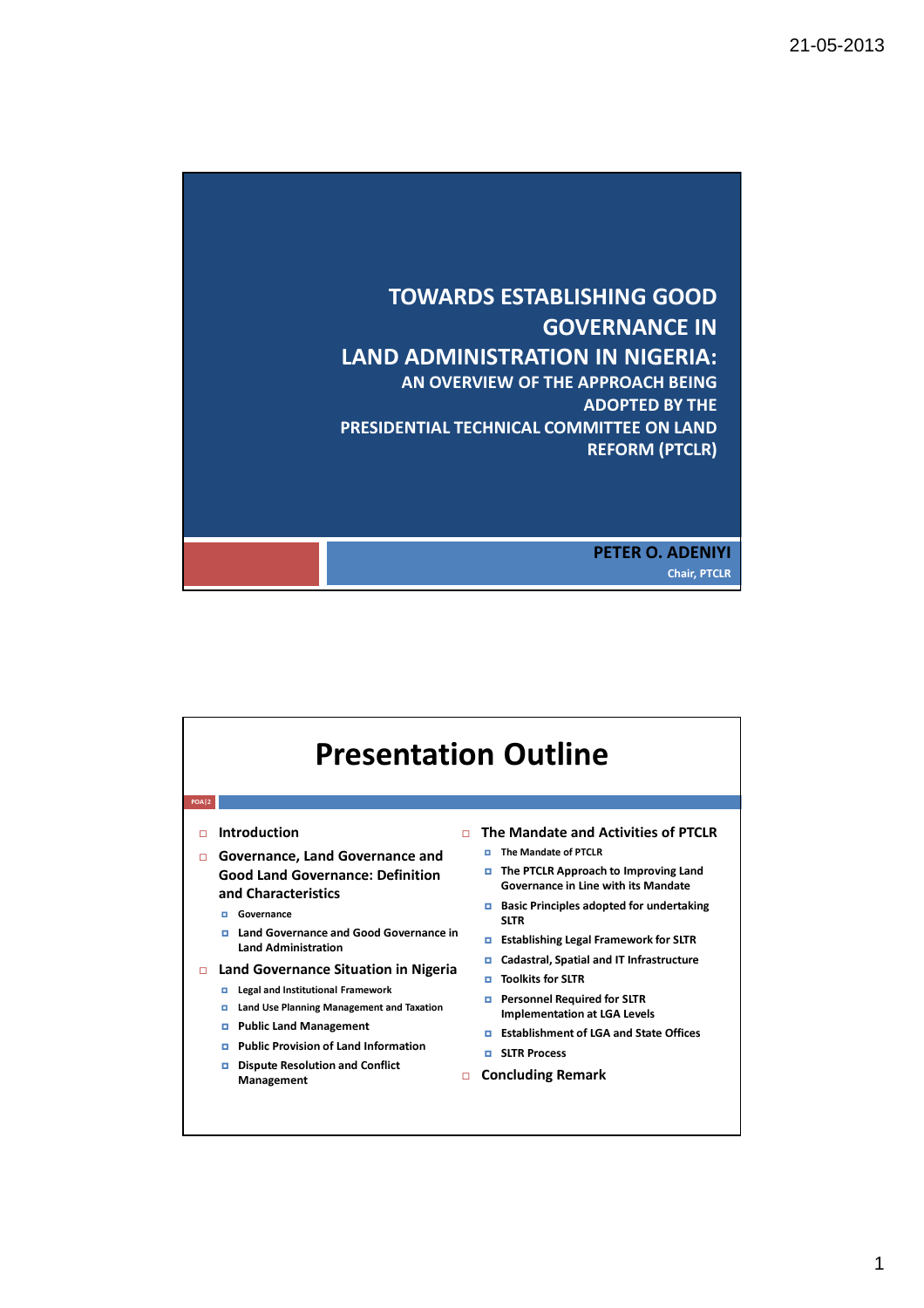

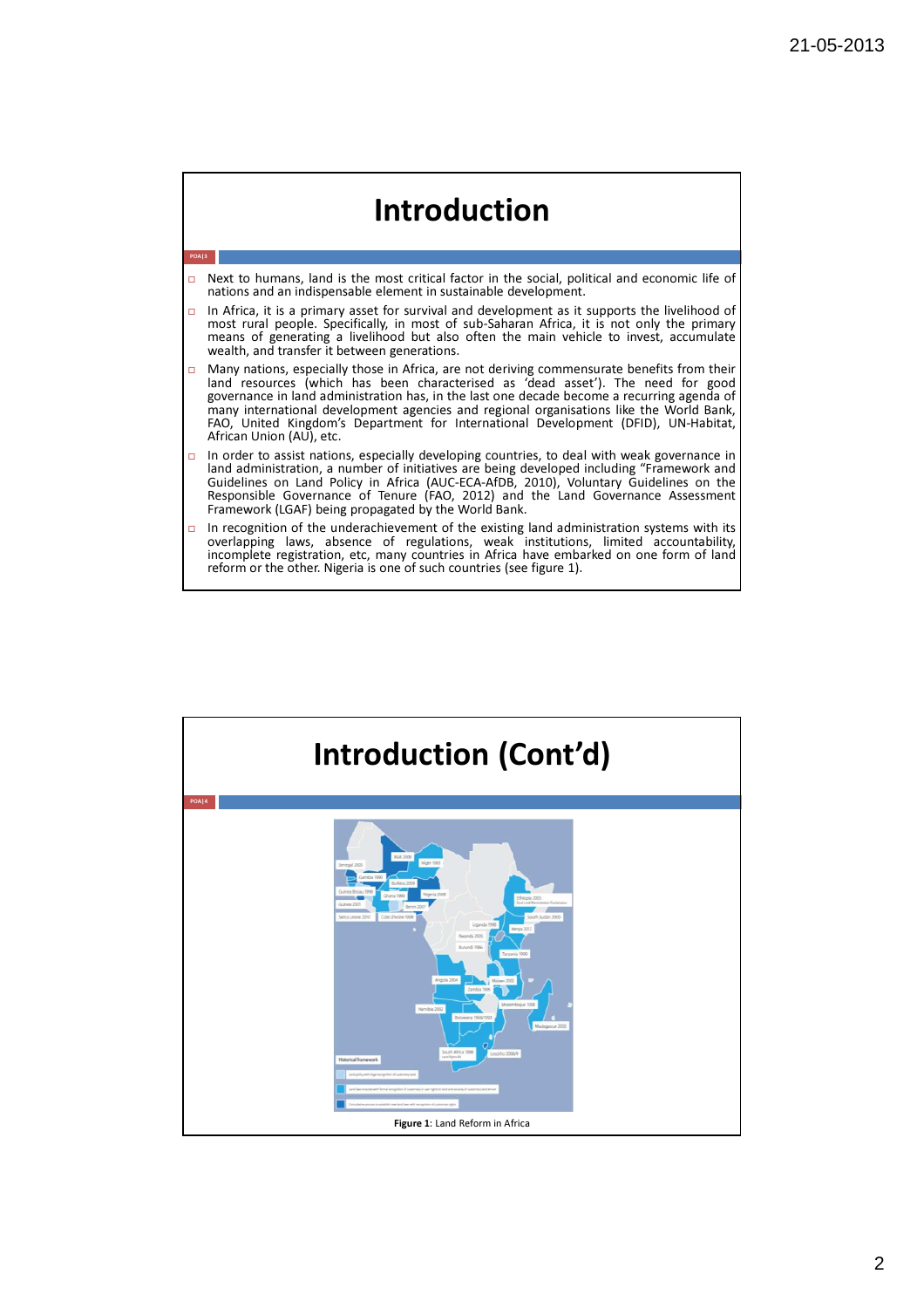

#### Governance, Land Governance and Good Land Governance POA|6

#### □ Governance:

- **D** UNDP defines governance as "the exercise of economic, political, and administrative authority to manage a country's affairs at all levels and the means by which states promote social cohesion and integration, and ensure the well-being of their populations".
- Governance refers to all methods used to distribute power and manage public resources, and the organizations that shape government and the execution of policy.
- It encompasses the mechanisms, processes and institutions, through which citizens and groups articulate their interests, exercise their legal rights, meet their obligations and resolve their differences.

#### □ Good Governance

Good governance has eight (8) major characteristics.

- It is participatory, consensus oriented, accountable, transparent, responsive, effective and efficient, equitable and inclusive and follows the rule of law.
- It assures that corruption is minimized, the views of minorities are taken into account and that the voices of the most vulnerable in society are heard in decision-making.
- $\blacksquare$  It is also responsive to the present and future needs of society.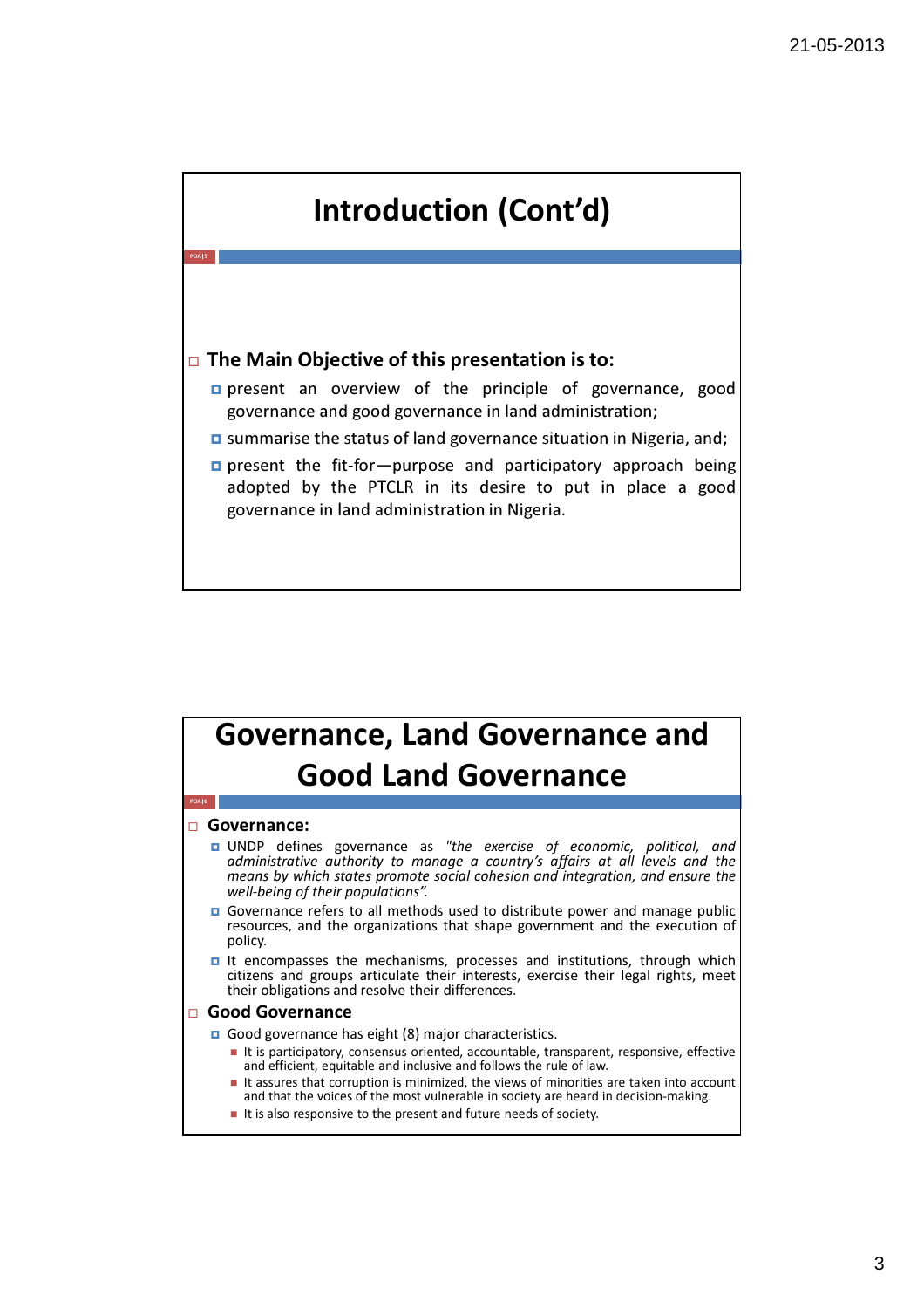

#### □ Land Governance and Good Governance in Land Administration:

- $\Box$  Land governance concerns the rules, processes and structures through which decisions are made about the use of and control over land, the manner in which the decisions are implemented and enforced, and the way that competing interests in land are managed.
- Good governance in land administration is characterised by principles of universality of tenure security, equitable participation, adherence to the rule of law, sustainability, and effectiveness and efficiency (Palmer et al, 2009). These principles include:
	- **Access to land and natural resources should be equitable.**
	- **Security of tenure should be provided to all members of society.**
	- **Specific measures should be taken to ensure access to land for, and the security of land and** property rights of, women.
	- **Decision-making regarding land and natural resources should be transparent, with processes** open to all members of society.
	- The rule of law should be applied to all.
	- **Land administration should be decentralized based on the principle of subsidiarity, i.e. taken at** the lowest appropriate level and based on accountability.
	- **Effective and efficient land administration should be provided to all members of society.**
	- **Sustainability should be ensured by taking a long term perspective.**

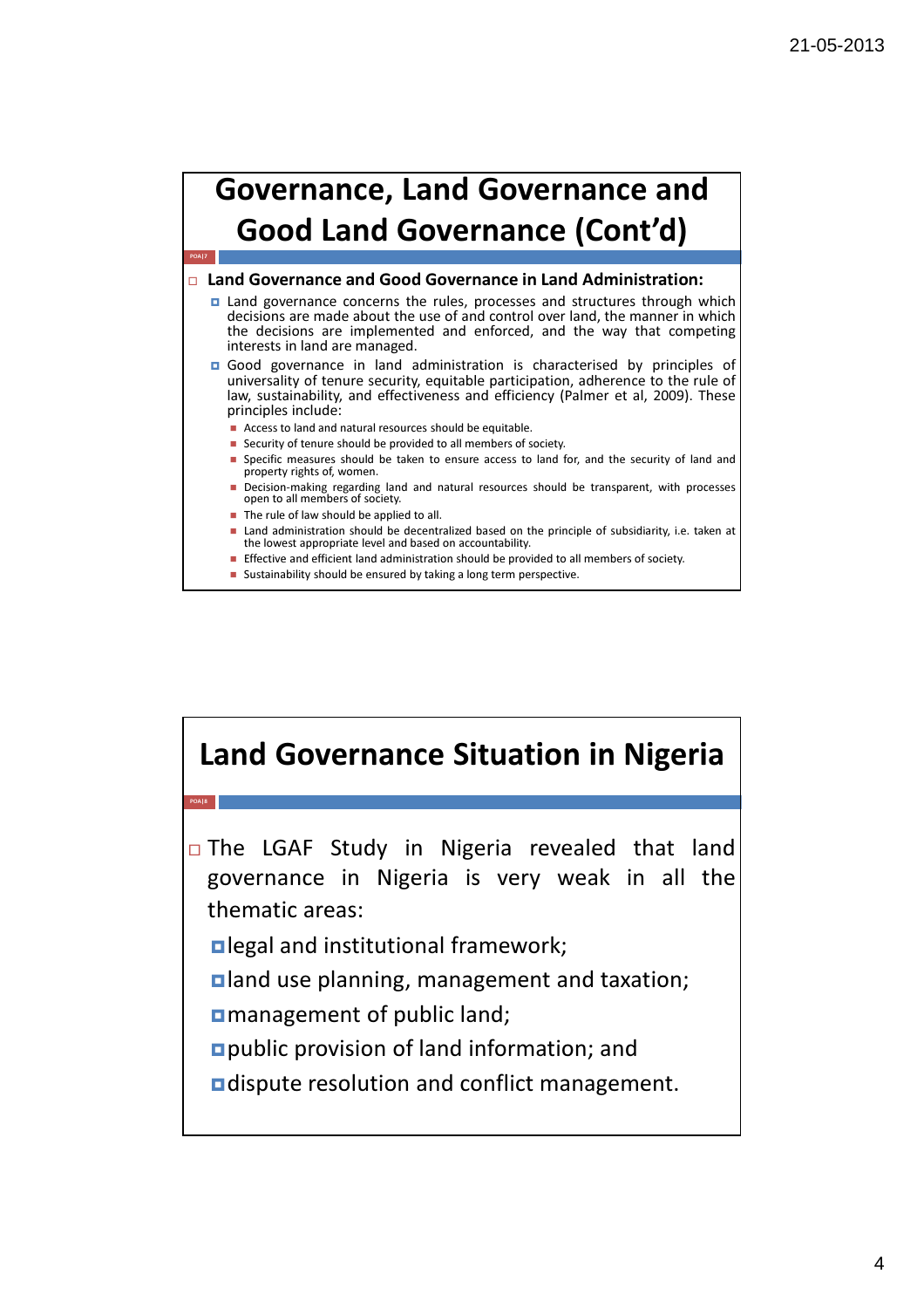| Table 1: Features of Good Land Governance and the Situation in Nigeria                                                                                                   |                                                                                                                                                                                                                                                                                                                                                                                                                                                                                                                                                                                                  |  |
|--------------------------------------------------------------------------------------------------------------------------------------------------------------------------|--------------------------------------------------------------------------------------------------------------------------------------------------------------------------------------------------------------------------------------------------------------------------------------------------------------------------------------------------------------------------------------------------------------------------------------------------------------------------------------------------------------------------------------------------------------------------------------------------|--|
| <b>Good governance values in land</b><br>tenure and administration                                                                                                       | <b>Situation in Nigeria</b>                                                                                                                                                                                                                                                                                                                                                                                                                                                                                                                                                                      |  |
| Land administration systems should<br>be<br>efficient, effective, and competent.                                                                                         | The World Bank doing business database (World bank, 2013) reported that Land<br>registration in Nigeria entails 13 steps/procedures, covering 86 days and costs<br>20.8% of the value of the land. With this, Nigeria was ranked 182 out of 185<br>countries on the ease of registering a property.                                                                                                                                                                                                                                                                                              |  |
| <b>Policies</b><br>Land<br>that<br>embody<br>value<br>judgements should be endorsed by<br>elected politicians after consultation with<br>interested and affected parties | Land Use plans are a rarity in Nigeria with only a few states of the federation<br>having updated ones. Most of the few existing ones were also approved without<br>public consultations.                                                                                                                                                                                                                                                                                                                                                                                                        |  |
| information is freely, available<br>Land<br>subject to the protection of privacy                                                                                         | Most land registers in Nigeria still operate using the analogue system which makes<br>accessibility to land information difficult. Decisions on changes to land use are<br>made entirely by the government. Tax rolls are generally not available.                                                                                                                                                                                                                                                                                                                                               |  |
| Land laws and regulations should be free,<br>available, well drafted in a participatory<br>manner, responsive and consistent, and<br>and citizens.                       | The land law in Nigeria can be described as ineffective or ignored. This may be<br>due to law (LUA, 1978) was enacted by the Military through a totally undemocratic<br>process. It was also later entrenched in the constitution which makes its<br>able to be enforced by the government amendment difficult. Also, more than 35 years after its passage, none of the key<br>pieces of regulation envisaged (in Section 3 and 46 in the law) for its<br>implementation has been passed. This has seriously undermined good land<br>governance as the law has not been effectively implemented. |  |

| <b>Land Governance Situation in Nigeria</b><br>(Cont'd)                      |                                                                                                                                                                                                                                                                                                                                                                                                                                                                                                                                                                                                                 |  |
|------------------------------------------------------------------------------|-----------------------------------------------------------------------------------------------------------------------------------------------------------------------------------------------------------------------------------------------------------------------------------------------------------------------------------------------------------------------------------------------------------------------------------------------------------------------------------------------------------------------------------------------------------------------------------------------------------------|--|
| <b>POA110</b><br>Good governance values in land<br>tenure and administration | <b>Situation in Nigeria</b>                                                                                                                                                                                                                                                                                                                                                                                                                                                                                                                                                                                     |  |
| independently<br>indicators                                                  | Land administration agencies should be Land administration agencies are not independent as their<br>audited and should revenue is dependent on the budgetary allocation to the<br>publish their accounts and performance Ministry of Lands, Housing and Urban Development. Their<br>generated income also goes into the state government<br>treasury.                                                                                                                                                                                                                                                           |  |
| religion, age or political affiliation                                       | Land administration services should be The LUA does not discriminate along gender, literacy, religious<br>provided for all without discrimination, or ethnic lines, but informally, wide discrimination exists in<br>e.g. on the basis of gender, ethnicity, the land administration processes possibly due to the<br>ineffectiveness of the law. This may be related to the non-<br>passage of the key regulation expected to be used for its<br>implementation and the refusal to establish the LUAC and<br>LAAC which are meant to advice the government on the<br>management of land in the States and LGAs |  |
| Sustainable land development should be<br>encouraged                         | The regulations for the enforcement of the LUA have not<br>been passed.                                                                                                                                                                                                                                                                                                                                                                                                                                                                                                                                         |  |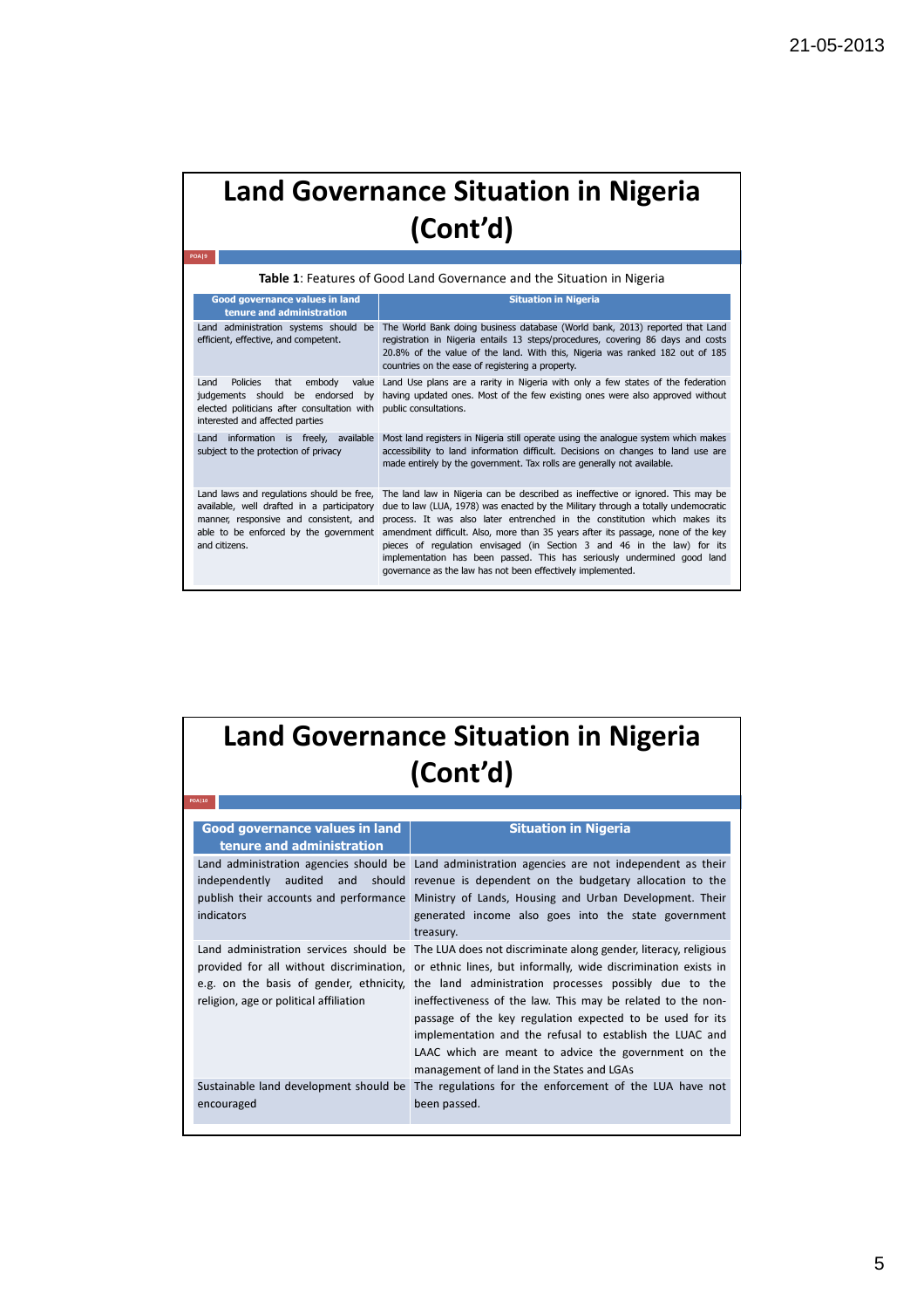POA|11

POA|12

| Good governance values in land<br>tenure and administration               | <b>Situation in Nigeria</b>                                                                                                                                                                                                                                                                                                                                                                                  |
|---------------------------------------------------------------------------|--------------------------------------------------------------------------------------------------------------------------------------------------------------------------------------------------------------------------------------------------------------------------------------------------------------------------------------------------------------------------------------------------------------|
| Land service should be provided close to<br>the user                      | Land registries are not in existence in virtually all local<br>government areas of Nigeria. Those in existence in the States<br>are mostly mere appendages of the Land ministries and they<br>operate through the paper-based analogue method. Land<br>information accessibility is thus restricted to the state<br>capitals.                                                                                |
| Land<br>parcel                                                            | registration and legal systems Large scale insecurity of land rights is in existence. Multiple C<br>should provide security of tenure for of Os have been issued for the same land to different<br>those with legitimate interest in a land individuals. Unjust revocation of land with C of Os is<br>prevalent. C of Os are increasingly being rejected by financial<br>institutions as guarantee for loan. |
| Land<br>behave<br>with<br>integrity<br>and<br>best professional judgement | administration officials should Public avenues to report corrupt practices are in existence in<br>give the country. They can however be regarded as inefficient and<br>independent advice based upon their ineffective because despite their presence large scale corrupt<br>practices permeates the land administration sector of the<br>country.                                                           |

### Land Governance Situation in Nigeria (Cont'd)

- Given the weak land governance situation in the country, most land owing Nigerians remain poor because they cannot use their land assets to obtain credit and invest in activities that generate income as financial institutions essentially rely on formally registered titles to secure loans.
- $\Box$  Mabogunje (2009), p 793) describes the situation in the country by stating that "… far too little emphasis is placed on the economic incapacitation of the population due to their having no recognizable property rights. Nigerian citizens thereby miss out on many economically empowering possibilities that such rights confer, including access to the collateral that is required to acquire credit from financial institutions".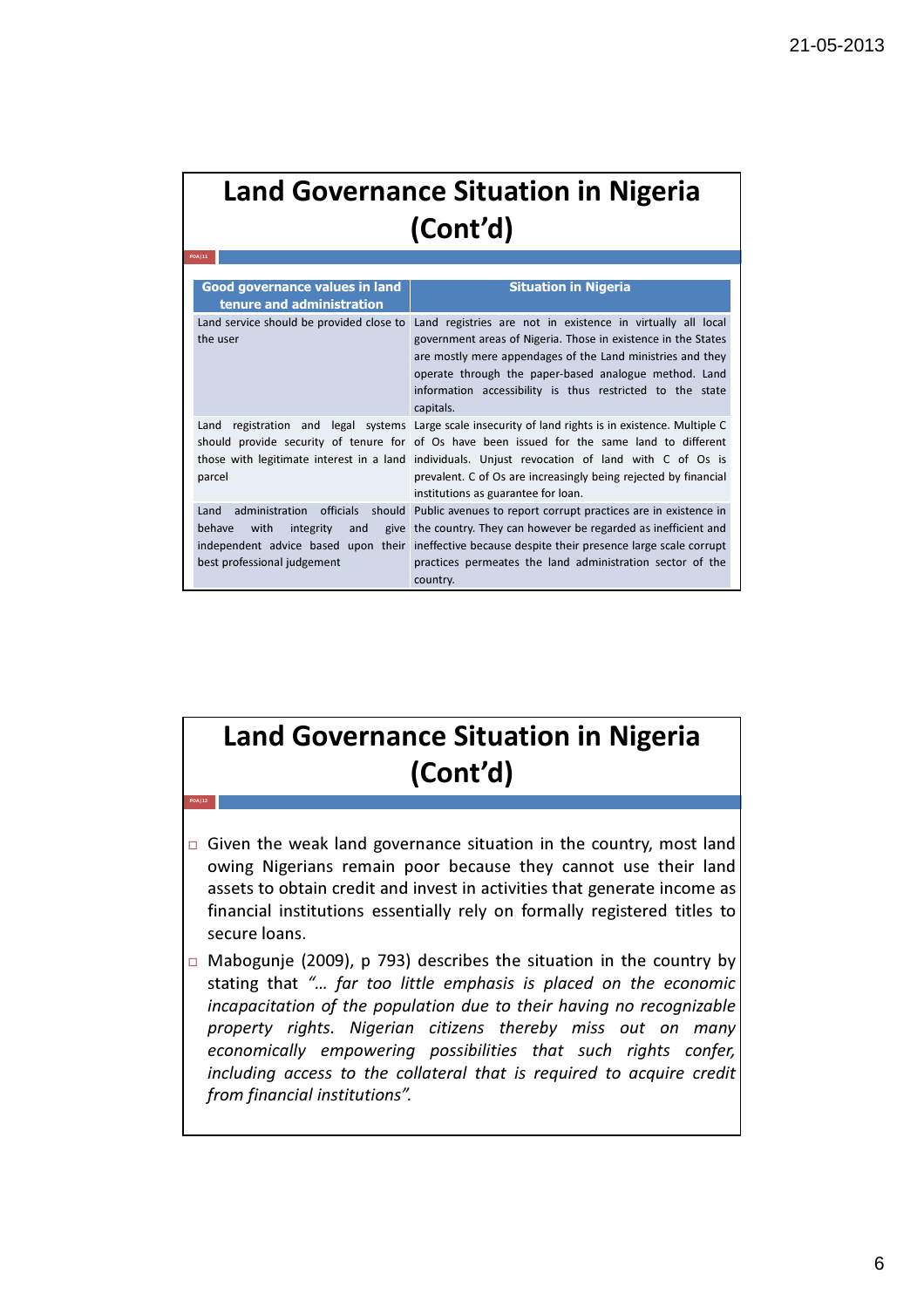$\Box$  Some points that should inform the design and implementation of any land reform in the country are listed below:

POA|13

POA|14

- The land law is a creation of the military; hence its making was not participatory. This is against the principle of good land governance.
- The LUA, a federal legislation, vests all land comprised in the territory of each state (except) land vested in the Federal Government or its agents) solely in the Governor of the State, who would hold such land in trust for the people and would henceforth be responsible for allocation of land in all urban areas to individual residents in the State and to organisations for residential, agriculture, commercial and other purposes while similar powers with respect to non-urban areas are conferred on Local Government. Since a trust relationship is normally a voluntary act of its creator and is normally based on confidence and strict accountability, it ought not to have been assumed. The trustship was never negotiated with or agreed to by the people.
- The LUA is embedded in the Nigerian Constitution and this makes its review/revision difficult. It is to be noted however that without the LUA, the body of the Nigerian Constitution does not contain any provision on land.

## Land Governance Situation in Nigeria (Cont'd)

- $\Box$  The adopted approach up till date for land registration throughout the country is the non compulsory sporadic method. This method is expensive and cumbersome and therefore serves a disincentive to the average Nigerian. It therefore explains why only 3% of Nigerian landscape have been surveyed and registered since 1863 when formal registration was introduced in Nigeria. This approach has not been able to meet with global best practice for creating and registering titles in a timely and affordable manner.
- $\Box$  The authority to prescribe the appropriate regulations for the successful implementation of the land law is wisely left in the domain of the Council of States whose members include past and present Presidents of the country, the Chief Justice of the Federation and all the State Governors. Unfortunately, the required regulations have not been made since 1978 when the Act was made, thereby resulting in several operational gaps in land administration and management. There is no national organisation technically capable to assist the Council of State in developing the required regulations and in monitoring the implementation of the law.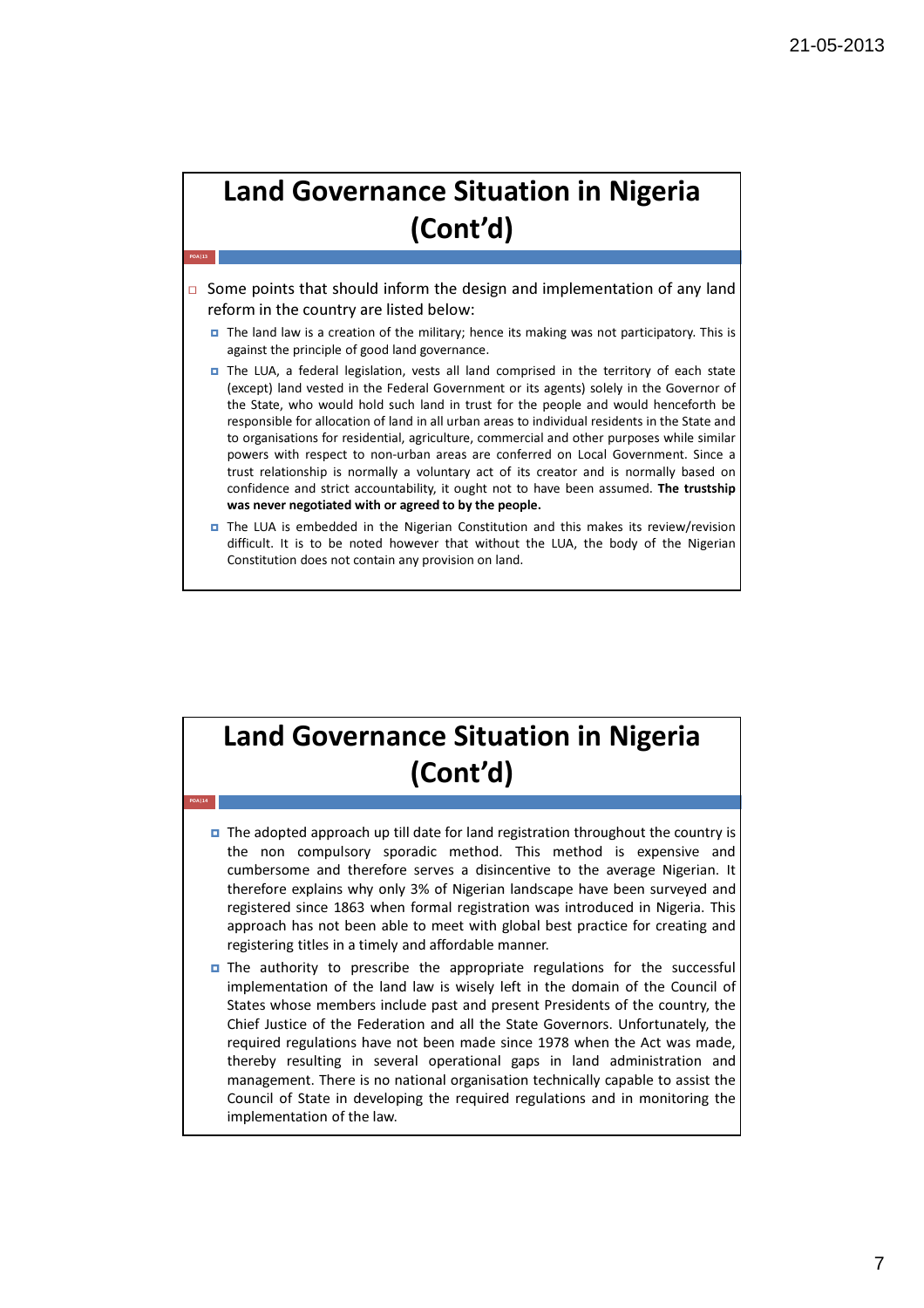POA|15

- **The land law does not make any provisions for the** resources required to implement it. Such resources include:
	- manpower development. Currently, Nigeria has less than 2, 500 licensed surveyors (i.e. about 1 licensed surveyor to 26, 800 Nigerians). The situation in 1978 could only be imagined. All land sector professions have inadequate requisite manpower:
	- basic infrastructure such as adequate geodetic stations, large scale maps, township maps, functional land registries, etc;
	- **financial resources required at all government levels for capacity.**
- **Development of complimentary policies (e.g. National** Mapping Policy)

#### The Mandate and Activities of PTCLR □ The Mandate of PTCLR **p** collaborate and provide technical assistance to States and Local Governments to undertake land cadastral nationwide; determine individual's "possessory" rights using best practices and most appropriate technology to determine the process of identification of locations and POA|16

- registration of title holdings; **n** ensure that land cadastral boundaries and title holdings are demarcated in such a way that community, hamlet, village, village area, town, etc, will be recognizable
- **D** encourage and assist States and Local Governments to establish an arbitration mechanism for land ownership conflict resolution;
- make recommendations for the establishment of a National Depository for Land Title Holdings and Records in all states of the Federation and the Federal Capital Territory;
- make recommendations for the establishment of a mechanism for land valuation in both rural and urban areas in all parts of the Federation; and
- make any other recommendation that will ensure effective, simplified, sustained and successful land administration in Nigeria.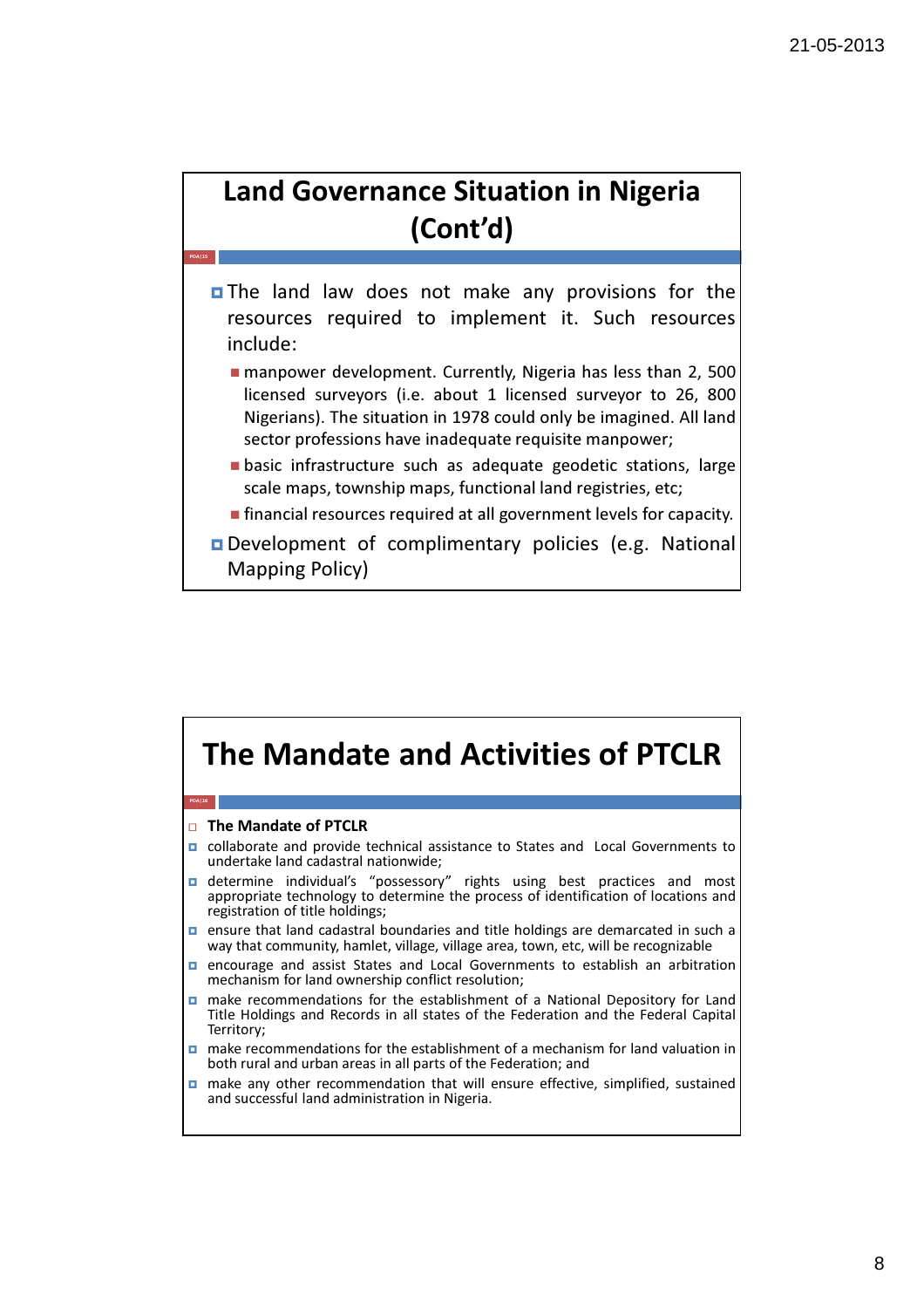$\Box$  The achievement of the above mandate requires the Committee, among other things to:

- Identify and remove the bottlenecks that are embedded in the current land titling and registration procedures and processes within the existing land delivery process.
- Scale up the quality and adequacy of institutional capacities required to administer and promote land transactions.
- $\Box$  Mainstream the best practices in the documentation of land transactions, land titling and registration processes and procedures.
- **Put in place a time defined process of clarification or adjudication of land disputes.**
- Install a nationwide land information infrastructure that is required for the efficient networking of databases of cadastral and land title records.
- □ Undertake a comprehensive survey involving the mapping of the country on a scale large enough to show land holdings of individuals or group of individuals or corporate bodies.
- Collaborate with State and Local Governments to provide technical assistance that will enhance their capacity for modern land administration.
- Undertake a train the trainer programme for Field Officers and other technical personnel required for effective nationwide cadastral survey.

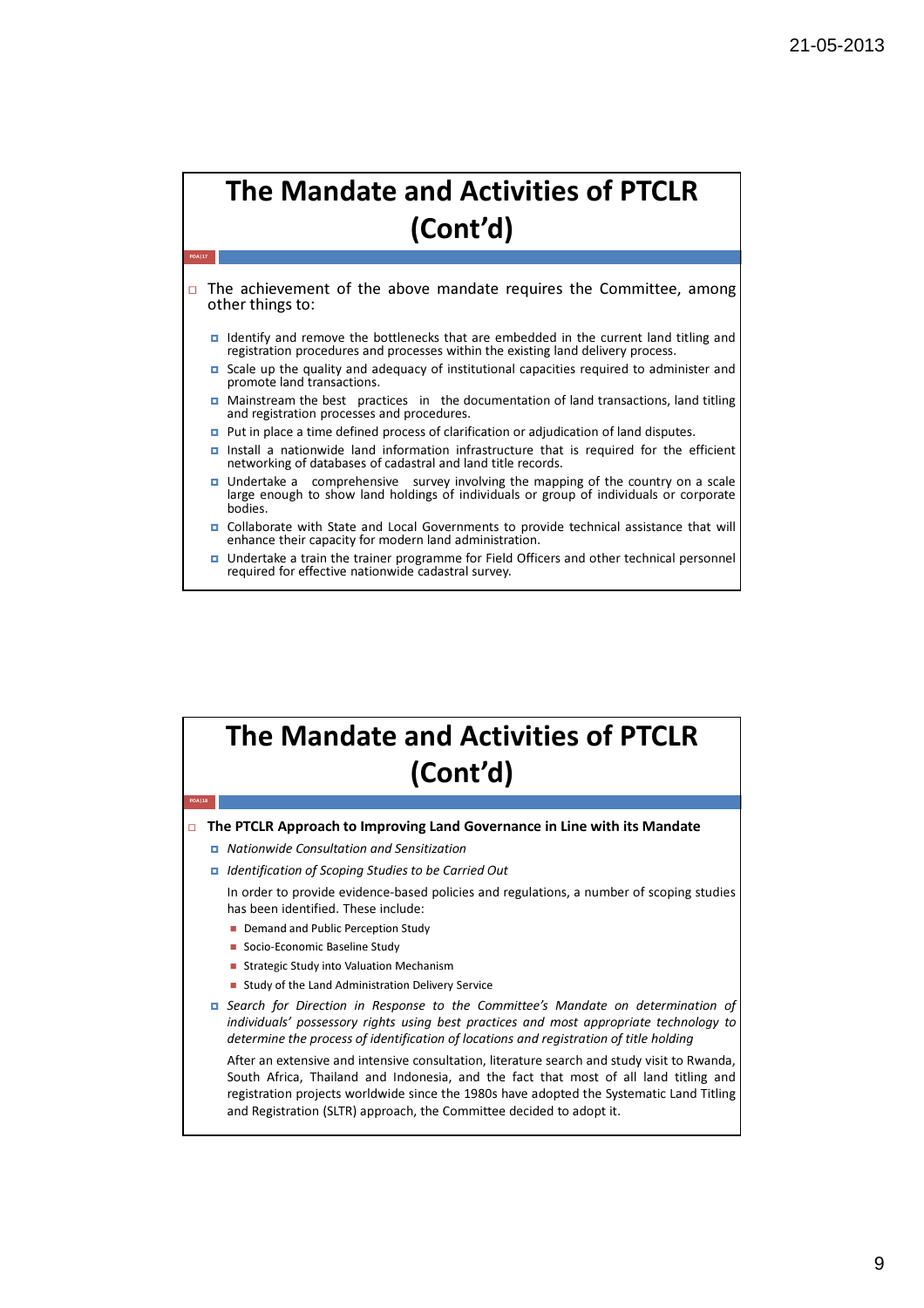#### $\Box$  The PTCLR Approach to Improving Land Governance in line with its Mandate (Cont'd)

- SLTR is a method of bringing all parcels of land in a defined area/jurisdiction into the formal system of land registration through a single process of public education, adjudication of titles, surveying or other means of identifying the parcels, creating unique parcel numbers and issuing titles/certificates. By this approach, the boundaries of parcels of land in a given area and the possessory rights of individuals, families or corporate bodies are determined in the presence of all adjacent land holders of such parcels of land.
- In view of the 'newness' of the approach in the country and coupled with cost and capacity considerations (personnel, equipment, infrastructure, etc), the Committee further decided to conduct pilot SLTR in two states – one in the savannah region (Kano State) and the other in the forest zone (Ondo State). The pilot is planned to take place in both urban and rural Local Government Areas (LGAs). The five LGAs for the pilot are Fagge LGA (urban) and Ungogo LGA (rural) of Kano State and Akure South LGA (urban), Ifedore LGA (rural) and Akure North LGA (mix rural and urban) of Ondo State.
- In designing and carrying out the preparatory work for the SLTR pilot, the assistance of international development partners including the World Bank, the Growth and Employment in States (GEMS 3) funded by the UK Department for International Development (DFID) and the UNFAO were sought and obtained.

## The Mandate and Activities of PTCLR (Cont'd)

#### Components of the Design

- Adopted principles for undertaking SLTR
- Establishing legal basis for SLTR
- Cadastral, spatial and IT infrastructure for the SLTR
- Tooklits for SLTR

POA|19

- Personnel and their operational structure for SLTR
- Establishment of pilot offices
- Outline of the SLTR process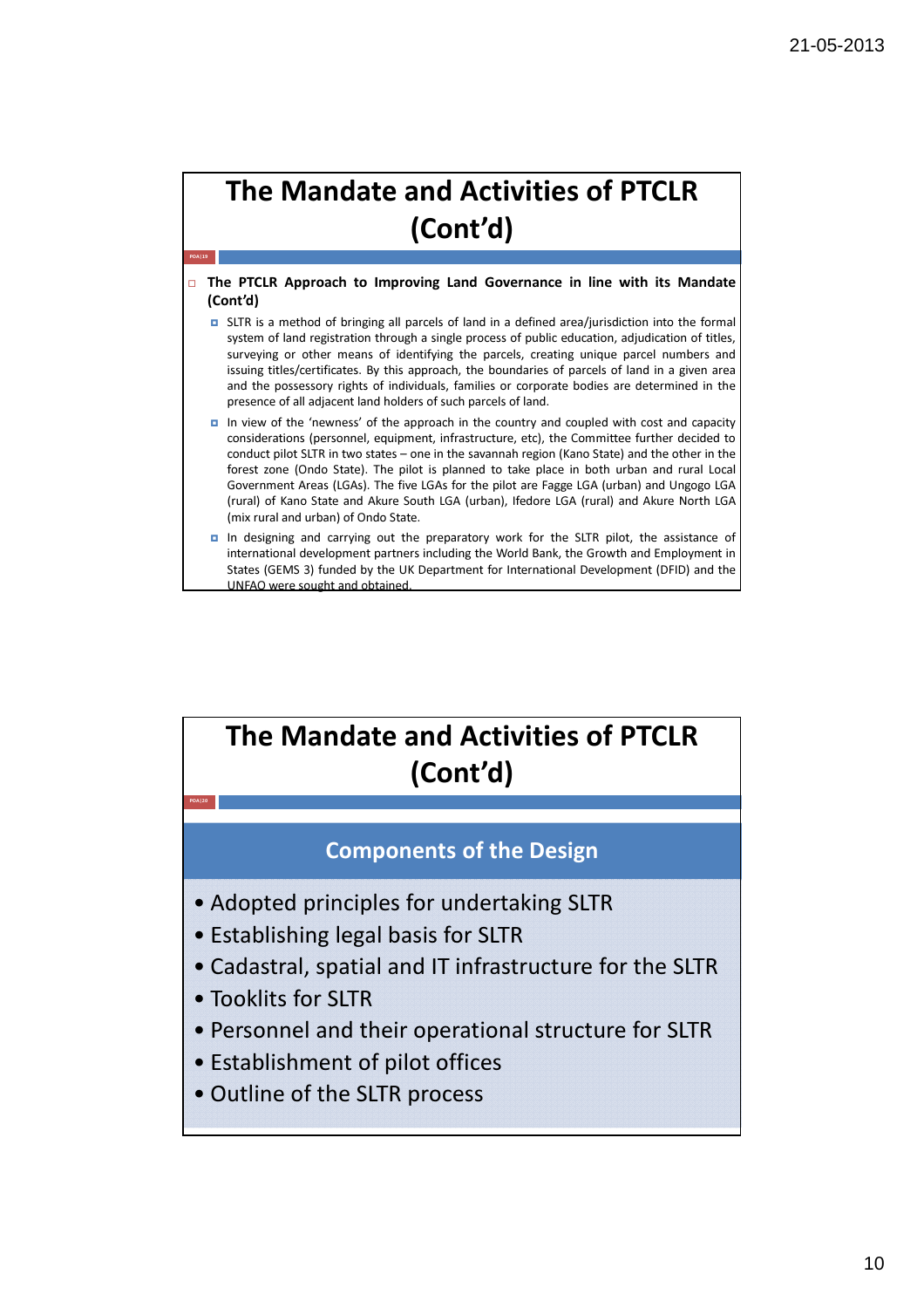#### $\Box$  Basic Principles adopted for undertaking SLTR

POA|21

POA|22

The following listed basic principles have been adopted for undertaking SLTR in the country:

- SLTR is planned and implemented in a systematic manner with the aim of investigating and adjudicating land rights for all land in declared SLTR areas.
- SLTR will be planned and managed in a partnership among the Federal, State and Local Governments, with
	- the Federal Government providing a national policy and a broad legislative framework, support for the acquisition of aerial photography/satellite imagery and base mapping, guidelines and tools (including procedures, manuals, training material, software tools, etc.) and funding for pilot activities;
	- **In** the State Governments adopting the national and broad legislative framework and providing financial and other support so that the State can execute and scale-up the procedures and systems developed in the pilots; and
	- **In the Local Governments providing counterpart funding for SLTR, coordinating community** mobilisation to support SLTR and establishing functional and efficient land registries that can hold data in a digital form that can readily be accessed at State and Federal levels.
- SLTR will be undertaken in a manner that is pro-poor in approach and built on gender equity and safeguards the interests of the marginalised and vulnerable in the community.

### The Mandate and Activities of PTCLR (Cont'd)

#### $\Box$  Basic Principles adopted for undertaking SLTR (Cont'd)

- There will be intensive and extensive awareness building to ensure that stakeholders have a sense of ownership of SLTR.
- $\Box$  Adjudication is undertaken on the lot/parcel and will involve the claimant and neighbouring claimants in providing evidence and the local community providing general oversight.
- $\Box$  The undisputed claims resulting from the SLTR demarcation and adjudication will be publicly displayed as maps and a list of names in the community for a minimum specified period and a register established to record any requests for corrections and disputed claims.
- $\Box$  SLTR will be undertaken in a manner that gets the certificates issued to land holders as efficiently as possible and transfers the certificates as quickly as possible to an efficient local government land registry where land holders can register their subsequent dealings in their land holding.
- $\Box$  To complete SLTR throughout Nigeria and to ensure that the process is completed as quickly and cost-effectively as possible new technologies such as CORS and ortho-rectified imagery shall be used to record boundary information to reasonable accuracy.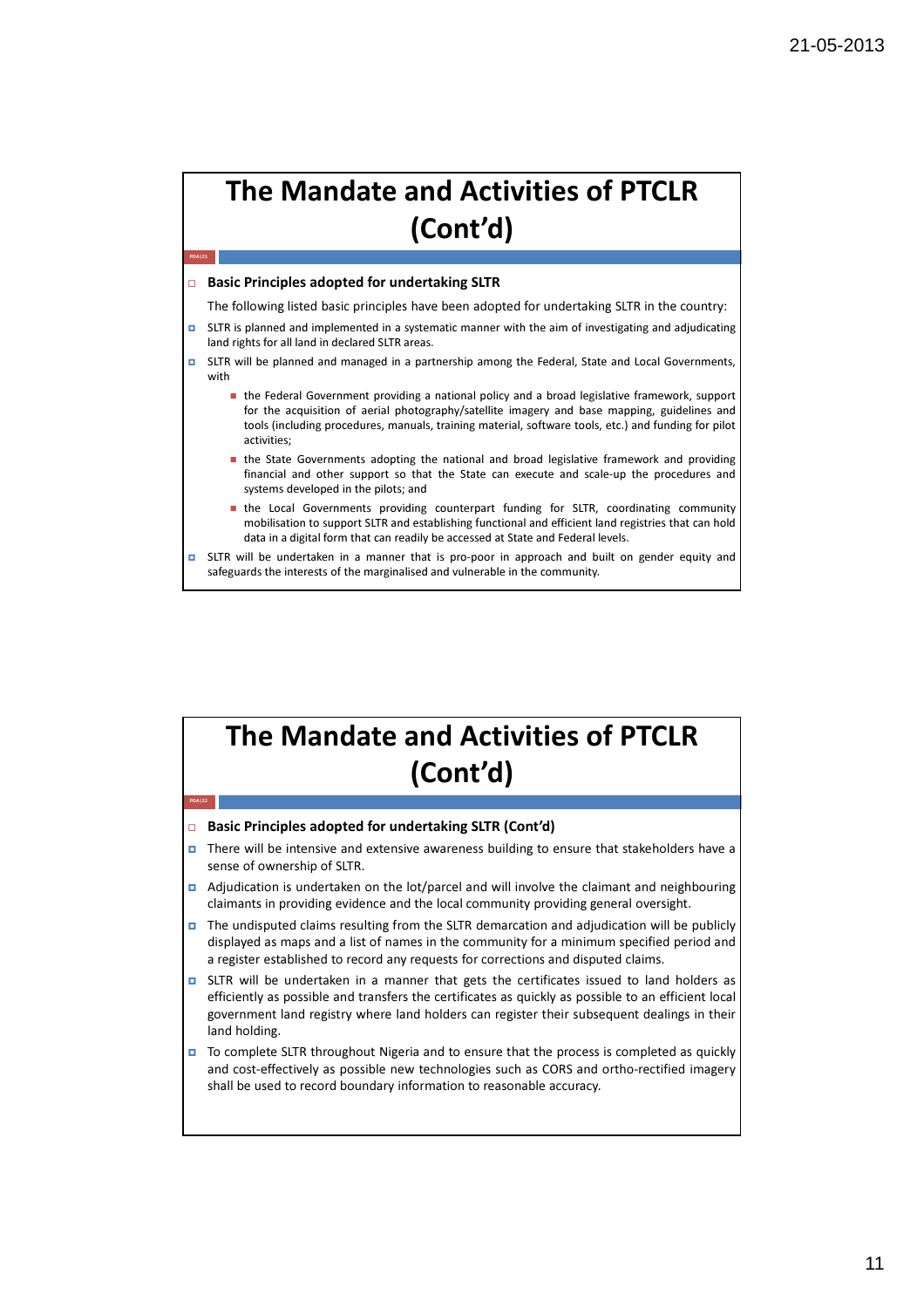#### $\Box$  Establishing Legal Framework for SLTR

- In order to legitimize systematic land titling and registration in Nigeria, it became necessary and essential to examine its operations under the existing land law and related legislations in the country.
- A National Stakeholders Dialogue on Legitimizing SLTR in Nigeria was organised to address identified legal issues and other constraints that may arise in, or impede, the process of implementing the systematic land titling and registration in Nigeria within the context of the Land Use Act and to find acceptable solutions with a view to legitimizing the process and the outcome.
- Consensus Recommendations

POA|23

POA|24

- The LUA is adequate as a legal framework for the take off of the SLTR, however the National Council of States (NCS) should stipulate through regulations, the implementation of all the resolutions reached at this Dialogue and also, more specifically, produce in documentary form the procedure for the operation of the SLTR.
- All land in Nigeria, as a matter of necessity, should be duly documented using the Systematic Land Titling and Registration (SLTR) model.

## The Mandate and Activities of PTCLR (Cont'd)

#### □ Establishing Legal Framework for SLTR (Cont'd)

- In order to fast-track the process of delivering secure title to all landholders at reasonable cost, massive sensitization is required to enlist the buy-in of Nigerians.
- Adequate infrastructure and enhanced capacity should be put in place to drive the process.
- $\blacksquare$  To ensure data capture, transfer, sharing and management, functional Land Registries should be established at the Federal, State and Local Government levels, the absence of which will impede the success of the SLTR.
- Community leaders, professionals in the built environment and legal practitioners should be included on the SLTR Adjudication Committee.
- Ine NCS should set in motion the machinery for the establishment of a National Land Reform Commission, the functions of which should be performed by the PTCLR in the interim.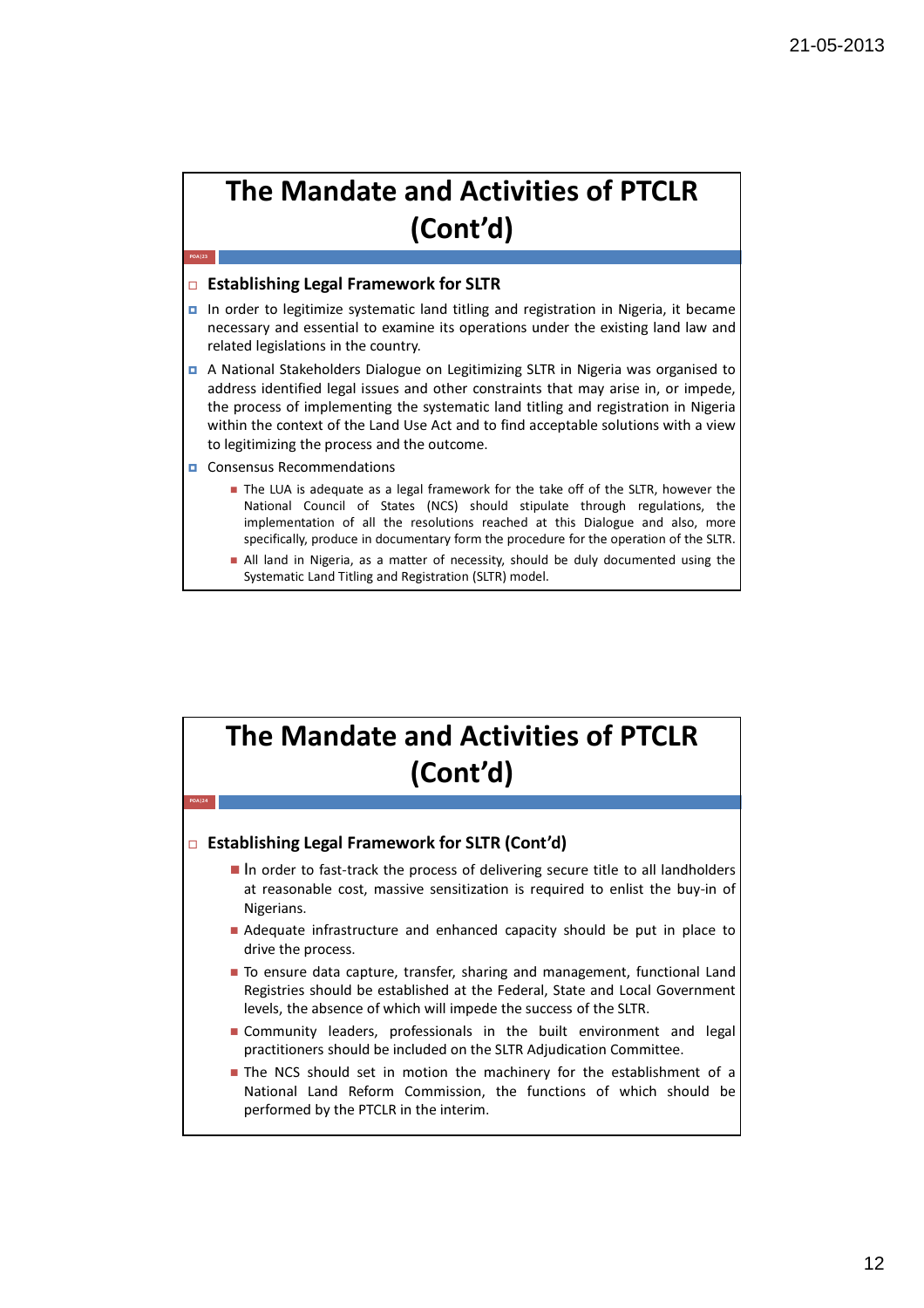In line with the above recommendations, another stakeholders meeting was organised to consider and validate draft regulations. The validated draft regulations are being worked upon by legal drafters after which the draft regulations will be sent, first to the National Economic Council for consideration and later to the Council of States for approval in line with section 46(1) of the LUA. The draft regulations cover the following areas:

- Systematic Land Titling and Registration;
- Designation of Urban Areas;
- Land Registries;
- Certificates of Occupancy;
- Assignment of Rights;
- Lease Regulations;
- Devolution of Interest;
- Mortgage Regulations;
- Regulations for Revocation and Government Acquisition of Land;
- Land Advisory and Allocation Committee Regulations; and
- Sectional Titles Regulation

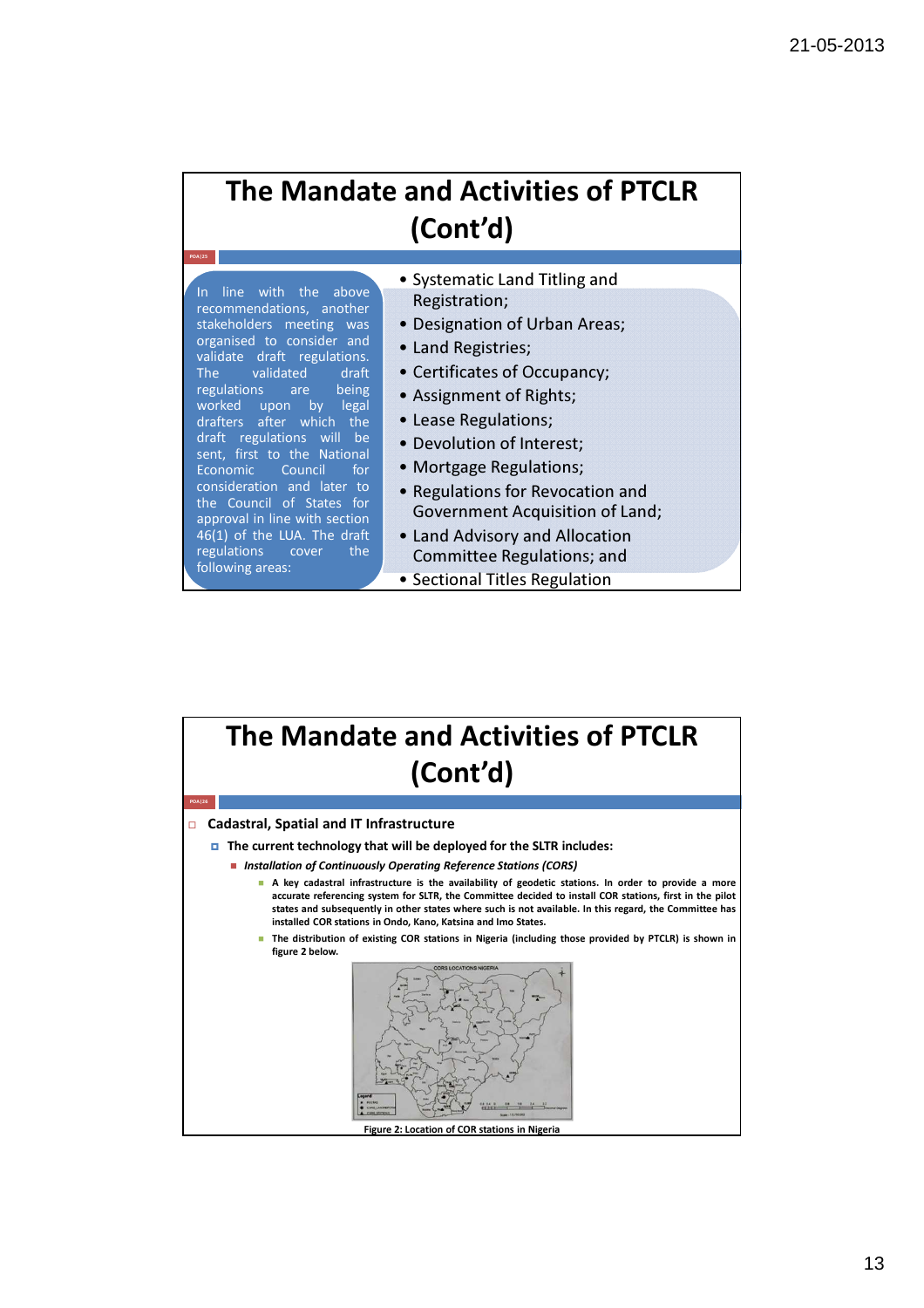

#### Development of Land Registration Software

- Introduction of appropriate and sustainable IT Systems for land registration and land administration is an innovation that has reduced corruption and other nontransparent and untimely land management practices. The adoption of IT into land registration and management has improved the structure and accessibility of records, shorten the processing time required, ensures transparency of transactions and facilitated knowledge sharing and dissemination.
- It is in the light of this that the Committee, through the assistance of the World Bank and GEMS3, has decided to explore the adoption and customization of FAO's Solutions for Open Land Administration System (SOLA). The FAO SOLA platform is an open source software development which aims at making computerised registration and other land administration activities more affordable and sustainable.
- The FAO SOLA software developers have also extended the SOLA system to provide additional software functionality required for systematic registration.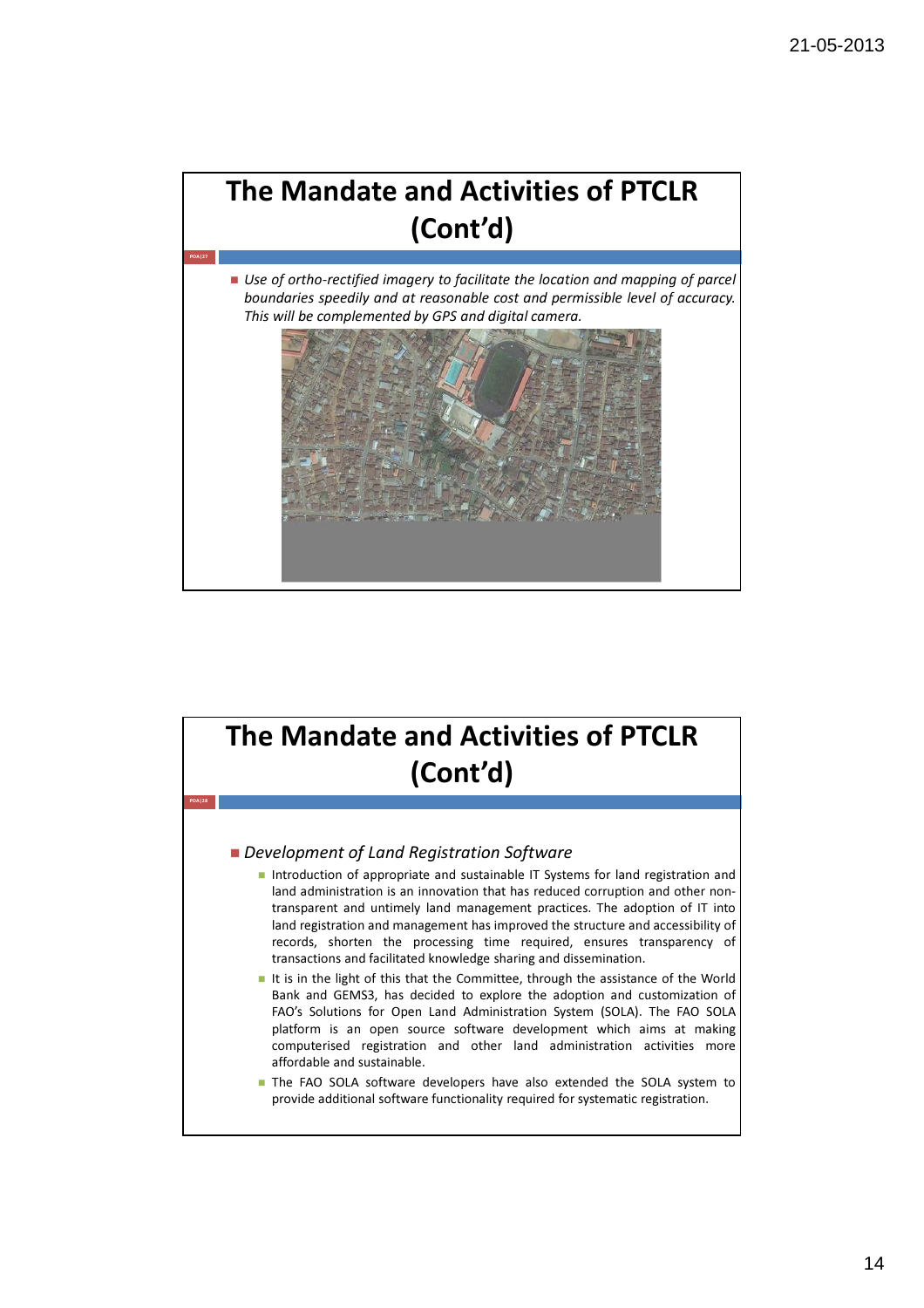#### $\Box$  Toolkits for SLTR

POA|29

The toolkits for the implementation of SLTR include:

- SLTR Manual
	- The manual provides detailed information to enable field/office staff and management staff to implement SLTR procedures. It specifies the roles and responsibilities of the SLTR officers and others connected with SLTR implementation (see section 4.6). The manual also contains various forms including: Demarcation Form, Right Claims Forms, Claims Receipt Form, Correction Form, Public Announcement Form, Dispute Register Form, Dispute Form, etc as well as the SLTR processes.
	- **The manual is a working document intended to be updated and elaborated upon in** the light of experience and lessons learnt from pilot implementation.
- Training Material
	- In order to enhance the capacity of those who will implement SLTR in the States/LGAs, a training manual is being developed through the support of GEMS3. Two levels of training will be given, the first is 'Training the Trainers' and the second is the training of the field teams by the product of the first level training – the trainers.

#### The Mandate and Activities of PTCLR (Cont'd)  $\Box$  Toolkits for SLTR The toolkits for the implementation of SLTR (Cont'd): **D** Sensitization Materials **The sensitization material which is to clearly inform the communities that will** be affected by SLTR is designed to provide the following information:  $\blacksquare$  reason behind the activities:  $\blacksquare$  the activities that will be undertaken;  $\blacksquare$  the importance of their participation in the activities; and ■ the expected outcomes from the activities, for both the local community and for wider Stakeholder groups. A range of sensitization material is planned, including posters, leaflets, Q&A material, scripts for drama and songs, and Jingles. The IEC material is planned to be translated into Igbo, Hausa Yoruba and Pigin languages. POA|30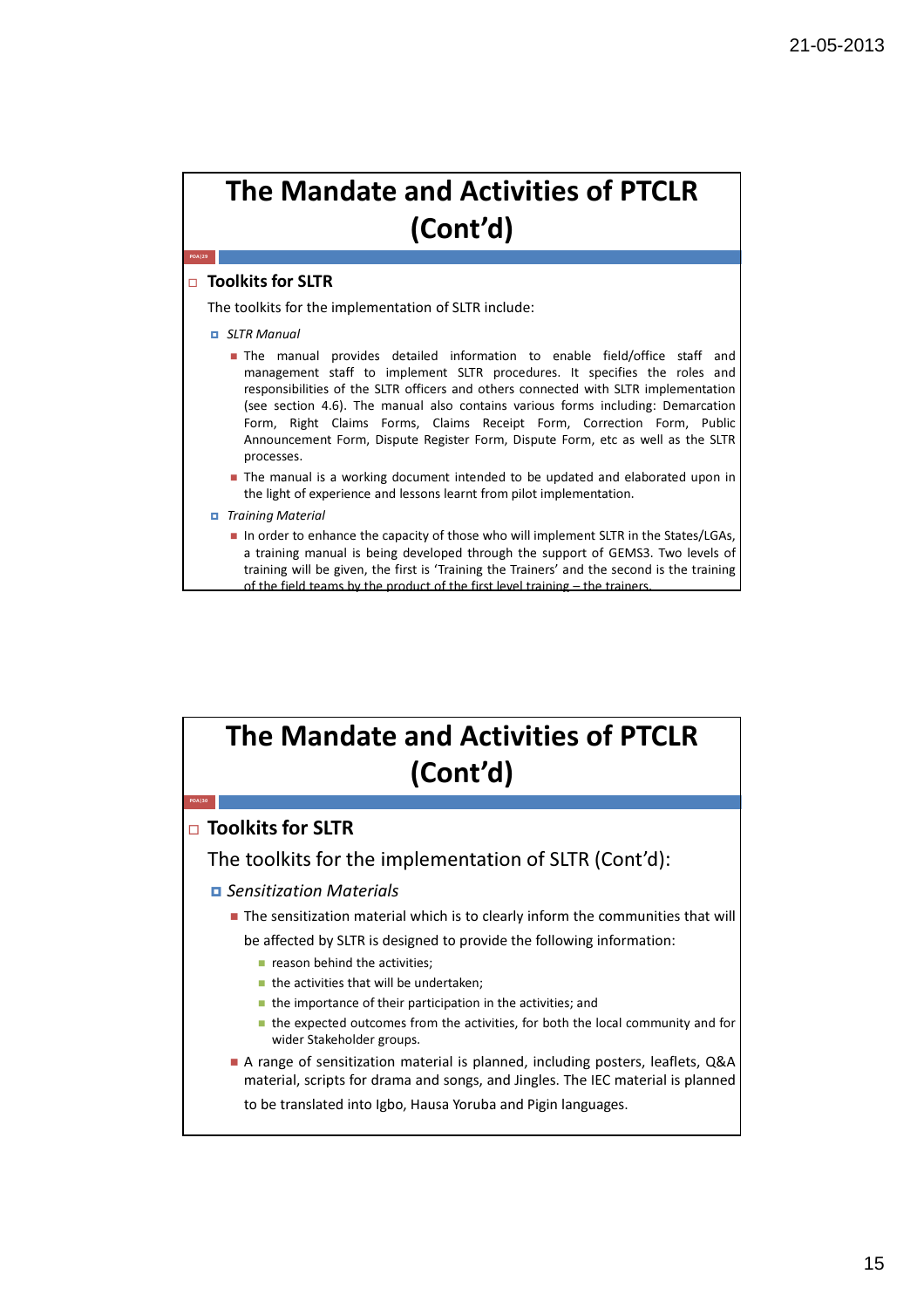

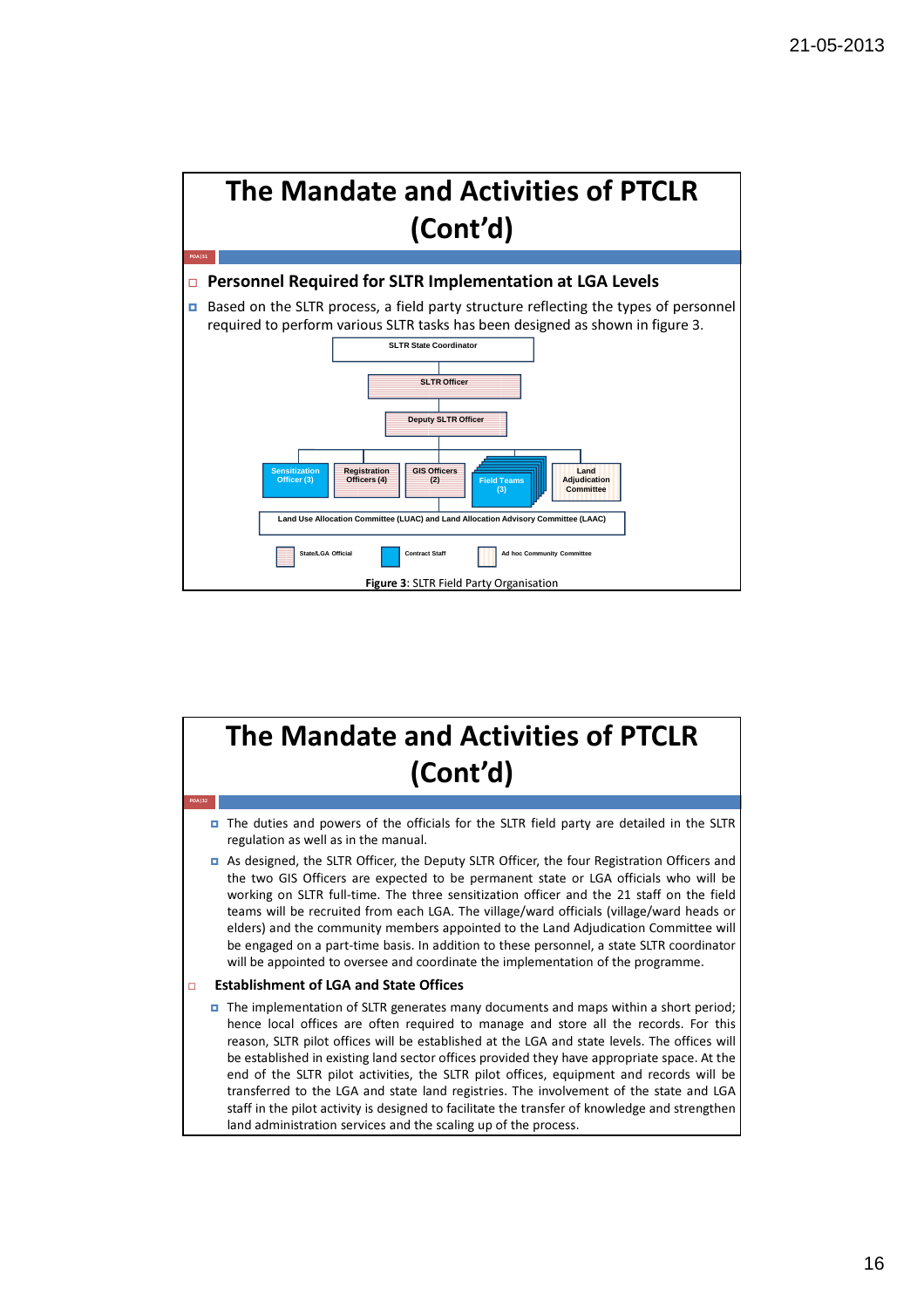

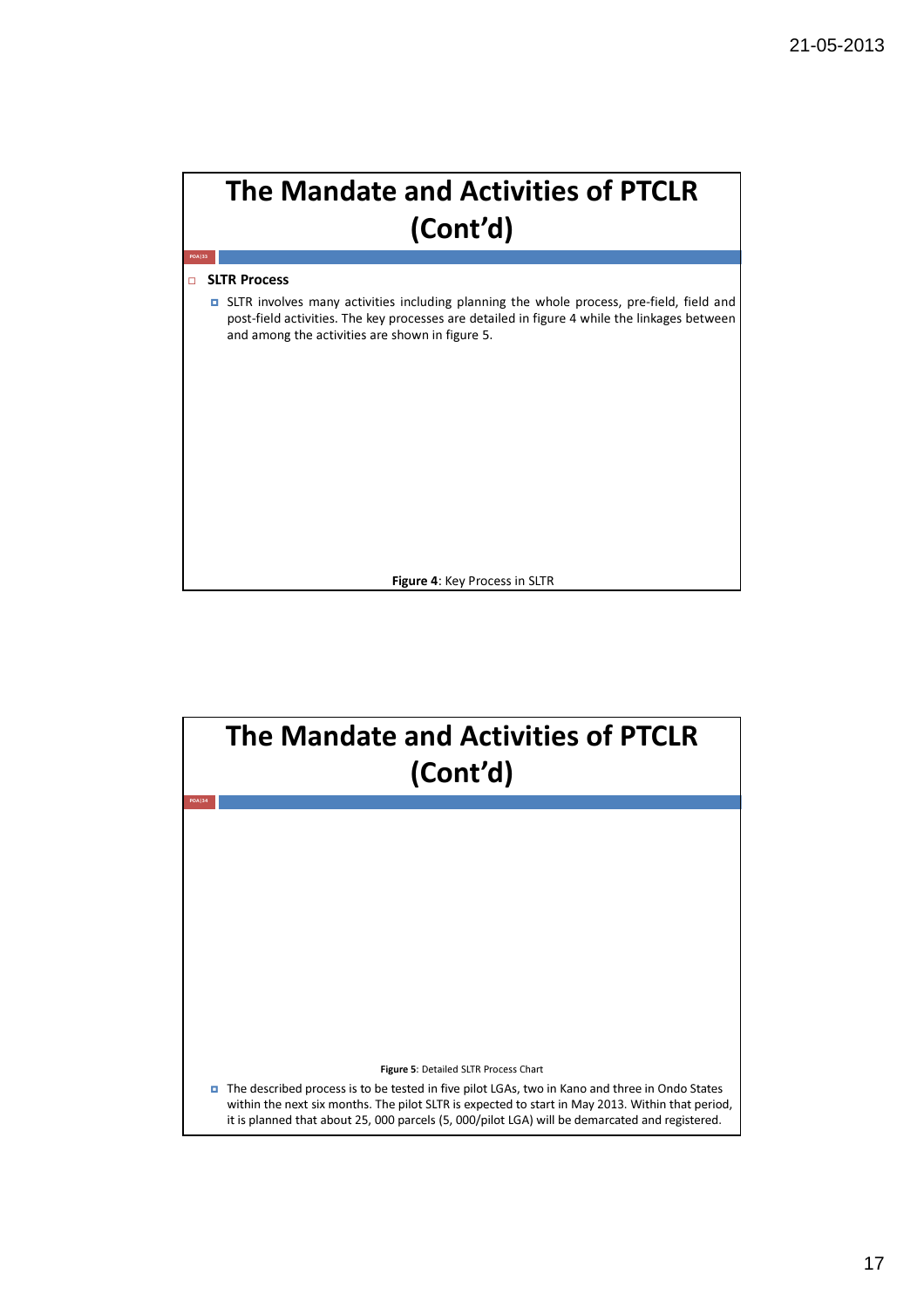